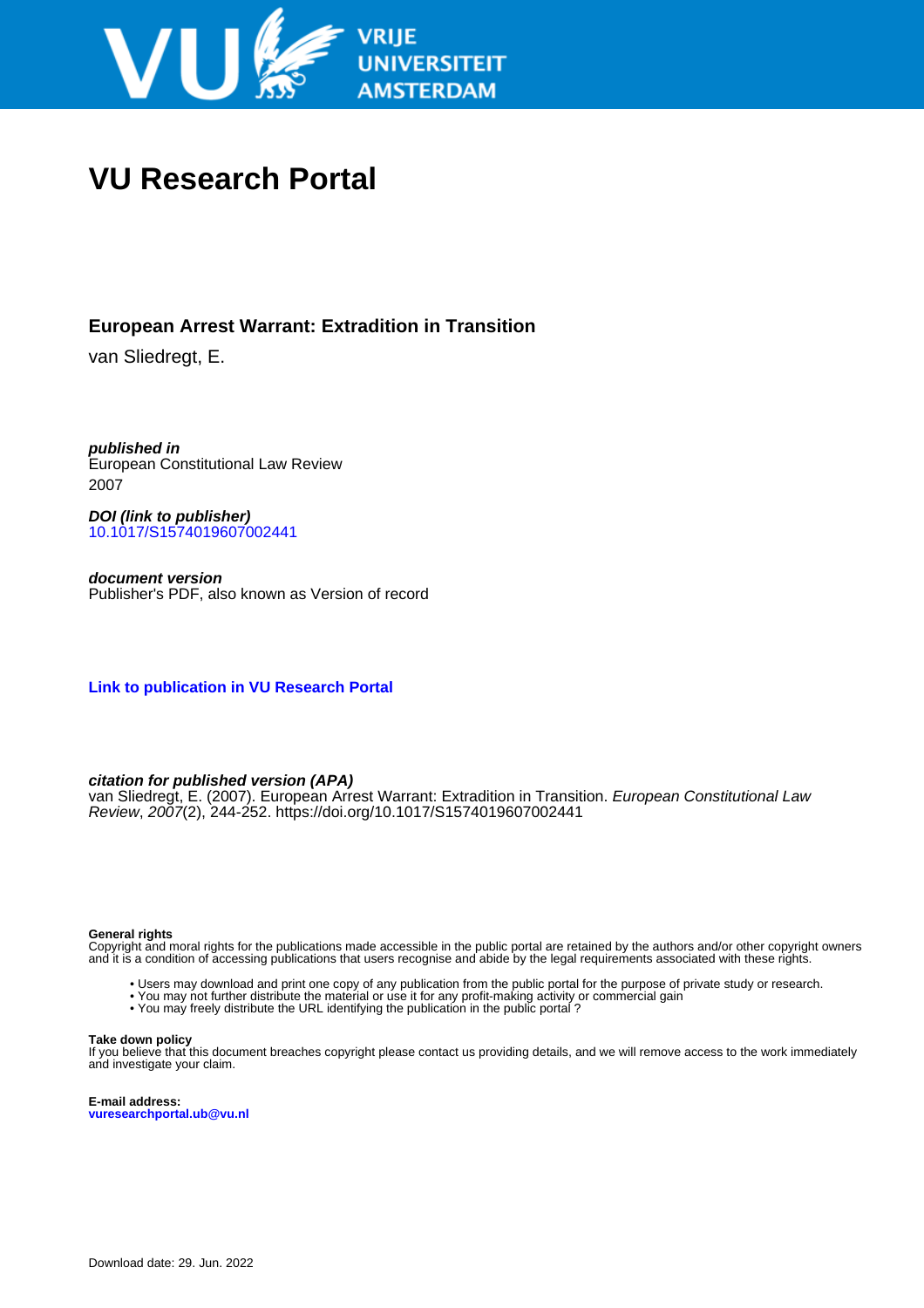# **European Constitutional Law Review**

http://journals.cambridge.org/ECL

Additional services for *European Constitutional Law Review:*

Email alerts: Click here Subscriptions: Click here Commercial reprints: Click here Terms of use : Click here



# **The European Arrest Warrant: Between Trust, Democracy and the Rule of Law: Introduction. The European Arrest Warrant: Extradition in Transition**

Elies van Sliedregt

European Constitutional Law Review / Volume 3 / Issue 02 / June 2007, pp 244 252 DOI: 10.1017/S1574019607002441, Published online: 14 August 2007

**Link to this article:** http://journals.cambridge.org/abstract\_S1574019607002441

#### **How to cite this article:**

Elies van Sliedregt (2007). The European Arrest Warrant: Between Trust, Democracy and the Rule of Law: Introduction. The European Arrest Warrant: Extradition in Transition. European Constitutional Law Review, 3, pp 244-252 doi:10.1017/ S1574019607002441

#### **Request Permissions :** Click here



**Downloaded from http://journals.cambridge.org/ECL, IP address: 130.37.129.78 on 22 Oct 2012**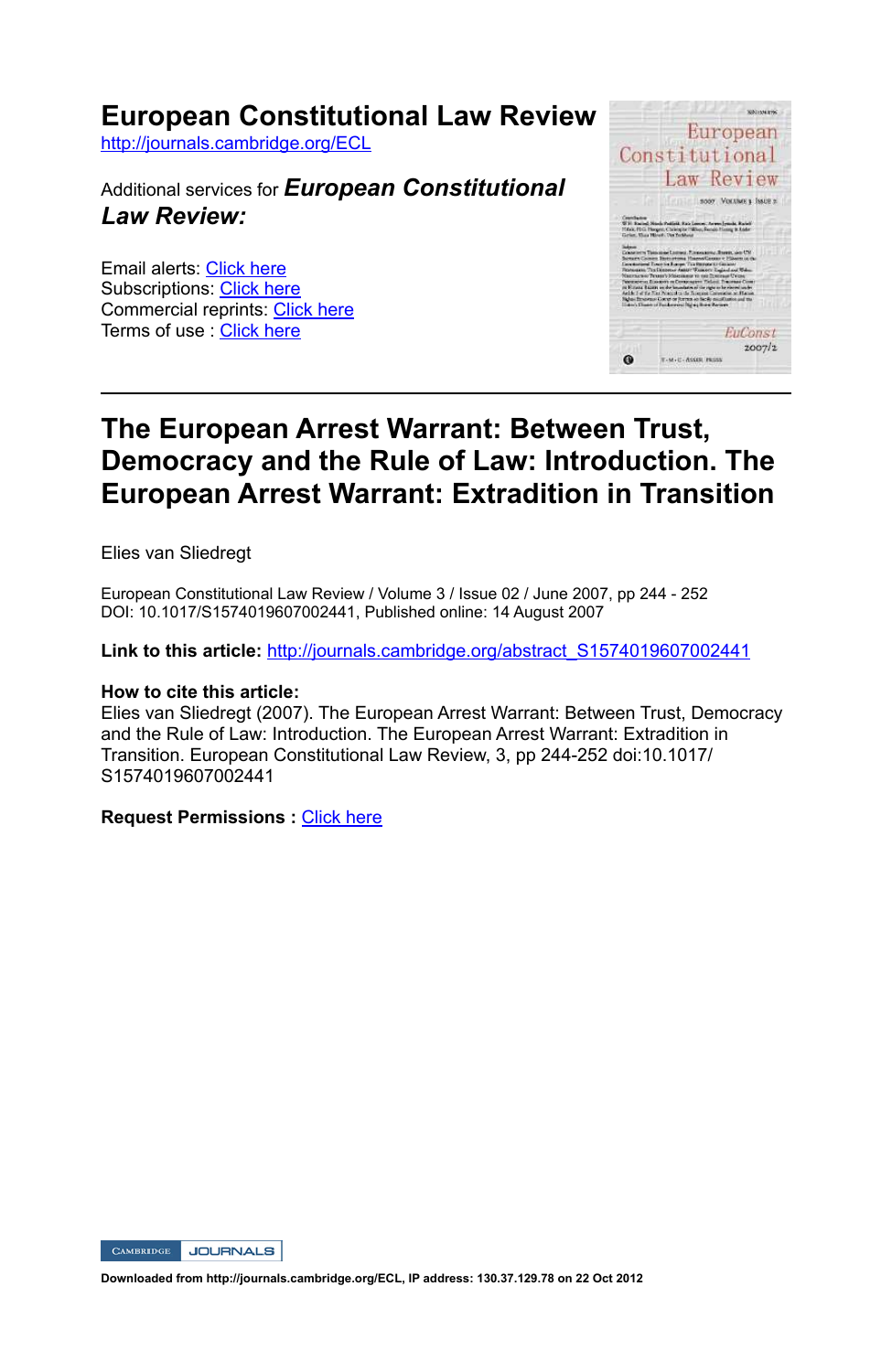# The European Arrest Warrant: Between Trust, Democracy and the Rule of Law

Introduction.

The European Arrest Warrant: Extradition in Transition

Elies van Sliedregt

The Framework Decision to establish the European Arrest Warrant (EAW) entered into force on 1 January 2004. Since the adoption of the Italian law on 22 April 2005 transposing the Decision, it has been operational throughout the European Union. In its evaluation report of January 2006, the European Commission welcomes the arrest warrant as an 'overall success', as it provides for an effective and swift surrender procedure whilst guaranteeing judicial control and the observation of fundamental rights. National evaluation reports, such as the 30<sup>th</sup> report of the House of Lords Select Committee on the European Union, show that the arrest warrant is widely used to secure the arrest and surrender across the Union. The European Arrest Warrant seems to have largely taken over traditional extradition procedures.

This overall positive appraisal does not detract from the fact that, in its application, the Eurowarrant has encountered serious problems. Three national courts have declared the implementation of the Framework Decision unconstitutional for not respecting the limitation or prohibition of the extradition of nationals.<sup>1</sup> Moreover, EAW implementing legislation and court decisions have created obstacles to co-operation under the Arrest Warrant scheme, obstacles that appear incompatible with the Framework Decision. As a result, applying the new scheme of judicial co-operation has not resulted in a definite farewell to classic extradition.

These developments raise fundamental issues, three of which deserve attention. Firstly, the implementation and application of the Eurowarrant has worked as a catalyst; it has forced several national courts to take position on the relationship between national (constitutional) law and (secondary) third pillar law. These

<sup>1</sup> *See*, Editorial 'Mutual Trust', 2 *EuConst* (2006) p. 1-3.

*European Constitutional Law Review, 3: 244–252, 2007 © 2007 T.M.C.ASSER PRESS and Contributors* DOI: 101017/S1574019607002441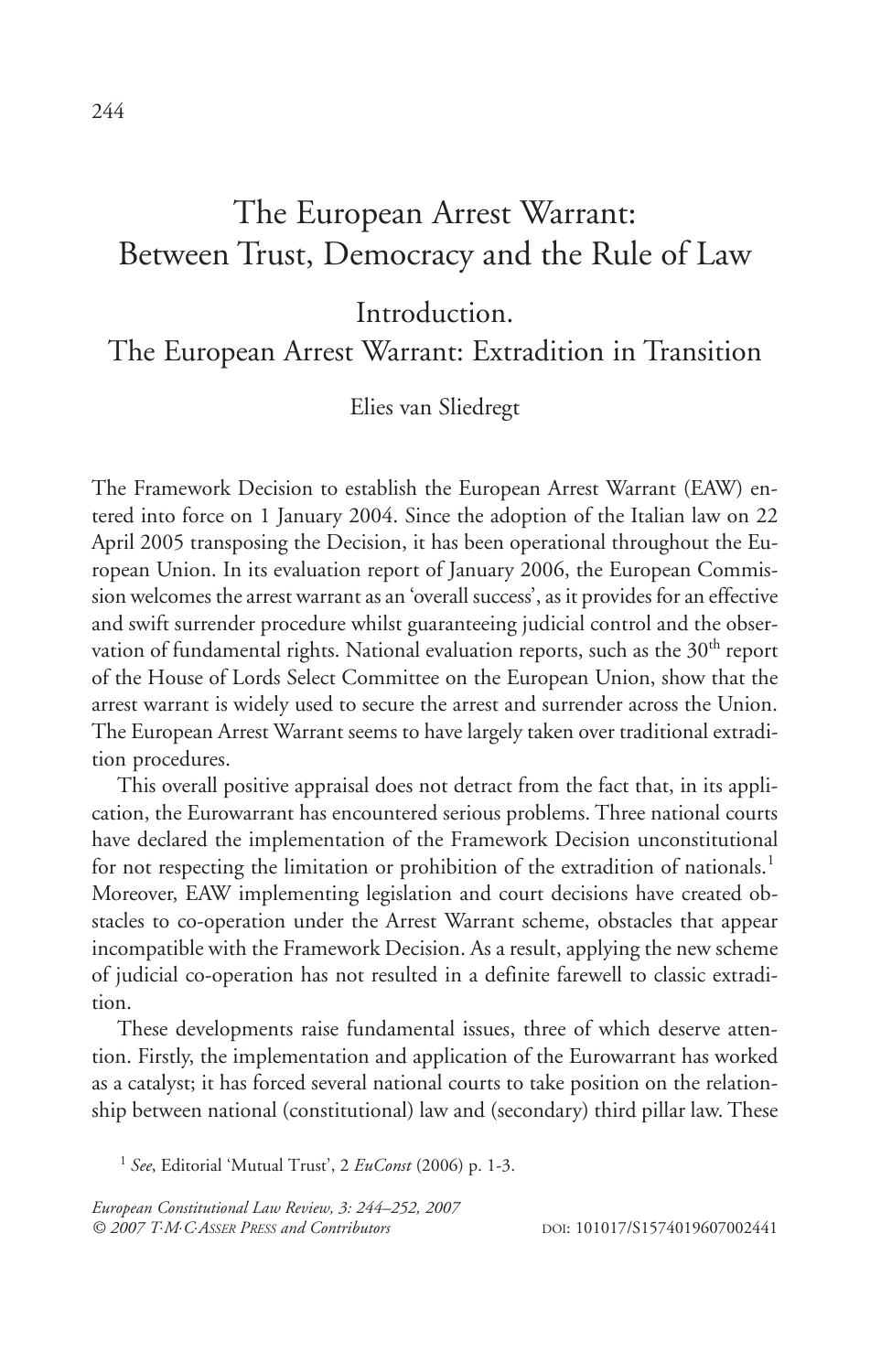positions differ from one another as will be shown below. Secondly, the implementation and application of the Arrest Warrant give reason to believe that there is a lack of trust between EU member states when co-operating in criminal matters. The constitutional rulings can be considered evidence of reservations to mutual trust. Court decisions and EAW implementing legislation with regard to refusal grounds may equally be regarded as expressions of 'distrust'. This touches upon the third, closely connected, matter: the issue of rights and refusal grounds. Respect for the requested person's human rights (right to family life, right to work) may preclude his/her surrender by allowing reliance on a humanitarian/hardship refusal ground. This is noteworthy since reliance on such a refusal ground is reminiscent of the 'classic' extradition scheme and was expected to disappear, or at least to be limited, in the 'EAW era'.

#### Constitutional rulings and contrapunctual principles

On 27 April 2005, the Polish Constitutional Court held that the European Arrest Warrant breached the constitutional ban on extraditing Polish nationals to the authorities of another member state. Only three months later, in July 2005, the German Federal Constitutional Court annulled Germany's law transposing the Framework Decision because it did not adequately protect German citizens' fundamental rights, a condition which is required for the extradition of German nationals. In response to this decision and by applying the principle of reciprocity, the Spanish authorities then decided that they would no longer surrender nationals to Germany. In a decision of 7 November 2005, the Supreme Court of Cyprus found that the European Arrest Warrant violates a clause in the Constitution prohibiting citizens from being transferred abroad for prosecution, however, the European Arrest Warrant did survive a challenge in the Czech Constitutional Court. The Court found a way to interpret national law in conformity with the Framework Decision on the European Arrest Warrant.

While some of the court decisions on the constitutionality of EAW implementing legislation lead to the same result, the reasoning reflects different approaches. Komárek, writing on European constitutionalism and the European Arrest Warrant, analyzes these different approaches by using Maduro's contrapunctual principles.2 Maduro's view of a pluralist legal order is built on the premise that no court should assume supremacy of its legal order. Instead, courts should seek consistency and coherence in the whole of the European legal order. This

<sup>2</sup> J. Komárek, 'European Constitutionalism and the European Arrest Warrant: in search of the limits of "contrapunctional principles"', 44 *CML Rev.* (2007) p. 9-40. Referring by analogy to the musical method of harmonizing different melodies that are not in a hierarchical relationship *inter se*.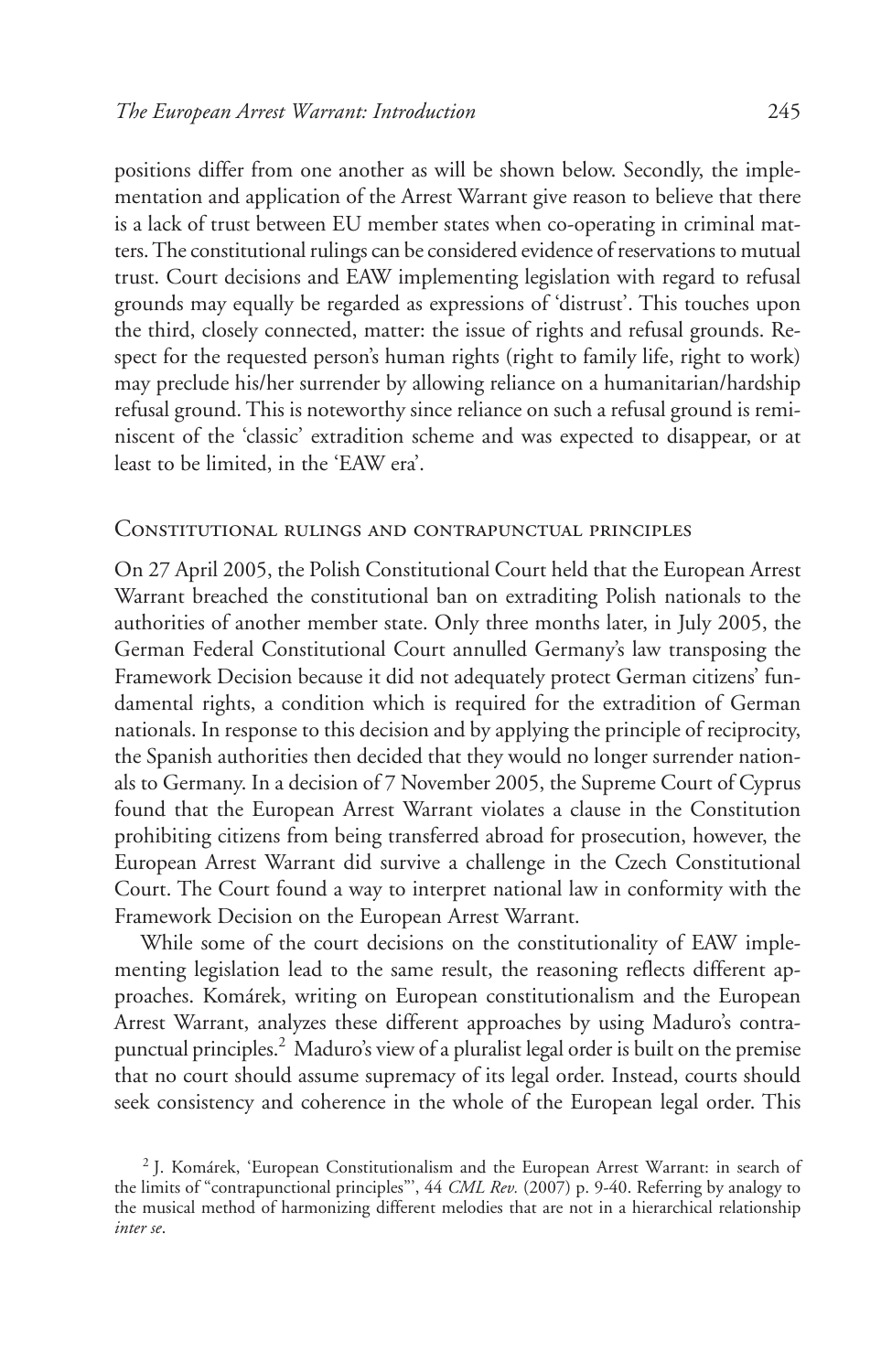would require judges to look beyond specific constitutional provisions and European Union law to find a fit with European Court of Justice decisions and other national court decisions. In essence, it requires national judges to act on behalf of the European legal order in addition to their own.

Examining the constitutional rulings in the light of the contrapunctual principles, which may also be referred to as a theory of judicial tolerance or judicial dialogue, we see a difference between the approach of the German Federal Constitutional Court and that of the Polish Constitutional Court. As Komárek points out, the German judges did not take into account the possible consequences of their decision on the European level. They did not even consider the ECJ's ruling in *Pupino*, although that judgment had been issued only a month before.<sup>3</sup> The Polish court, on the other hand, in declaring the implementing law unconstitutional, referred to the wider context of the Framework Decision and urged the legislator to move towards a more advanced level of co-operation in criminal matters; this would allow realization of the Union's aims and strengthen Polish internal security.<sup>4</sup>

Leaving aside other relevant factors, such as the compatibility of the implementing legislation with the Framework Decision and the discretion it leaves courts to interpret its wording, it suffices at this point to conclude that different approaches exist to constitutional conflicts brought about by the application of the Eurowarrant. On the one hand, there is the national supremacy approach, represented by the German Federal Constitutional Court ruling, and, on the other hand, there is the approach that attempts to pay heed to European and other member states' interests represented by the Polish Constitutional Court.

It seems obvious that European interests are served best when national (constitutional) courts renounce the idea of national supremacy. This, however, may be too much to ask when it concerns co-operation in criminal matters. After all, the interests are weighty and are not adequately protected in the context of the third pillar with its democratic deficit and imperfect judicial control. Surrender proceedings may lead to the handing over of an individual – be it a national or not – for the purpose of prosecution or execution of a custodial sentence. One could argue that under such circumstances the theory of judicial dialogue should not play a dominant role and that individual concerns may be equally or more important. For the same reason one can imagine that national extradition surrender

<sup>&</sup>lt;sup>3</sup> C. Tomuschat, 'Inconsistencies – The German Federal Constitutional Court on the Euro-<br>pean Arrest Warrant', 2 *EuConst* (2006) p. 209-226.

<sup>&</sup>lt;sup>4</sup> See A. Lazowski, 'Poland. Constitutional Tribunal on the Surrender of Polish Citizens Under the European Arrest Warrant. Decision of 27 April 2005', 1 *EuConst* (2005) p. 569-581.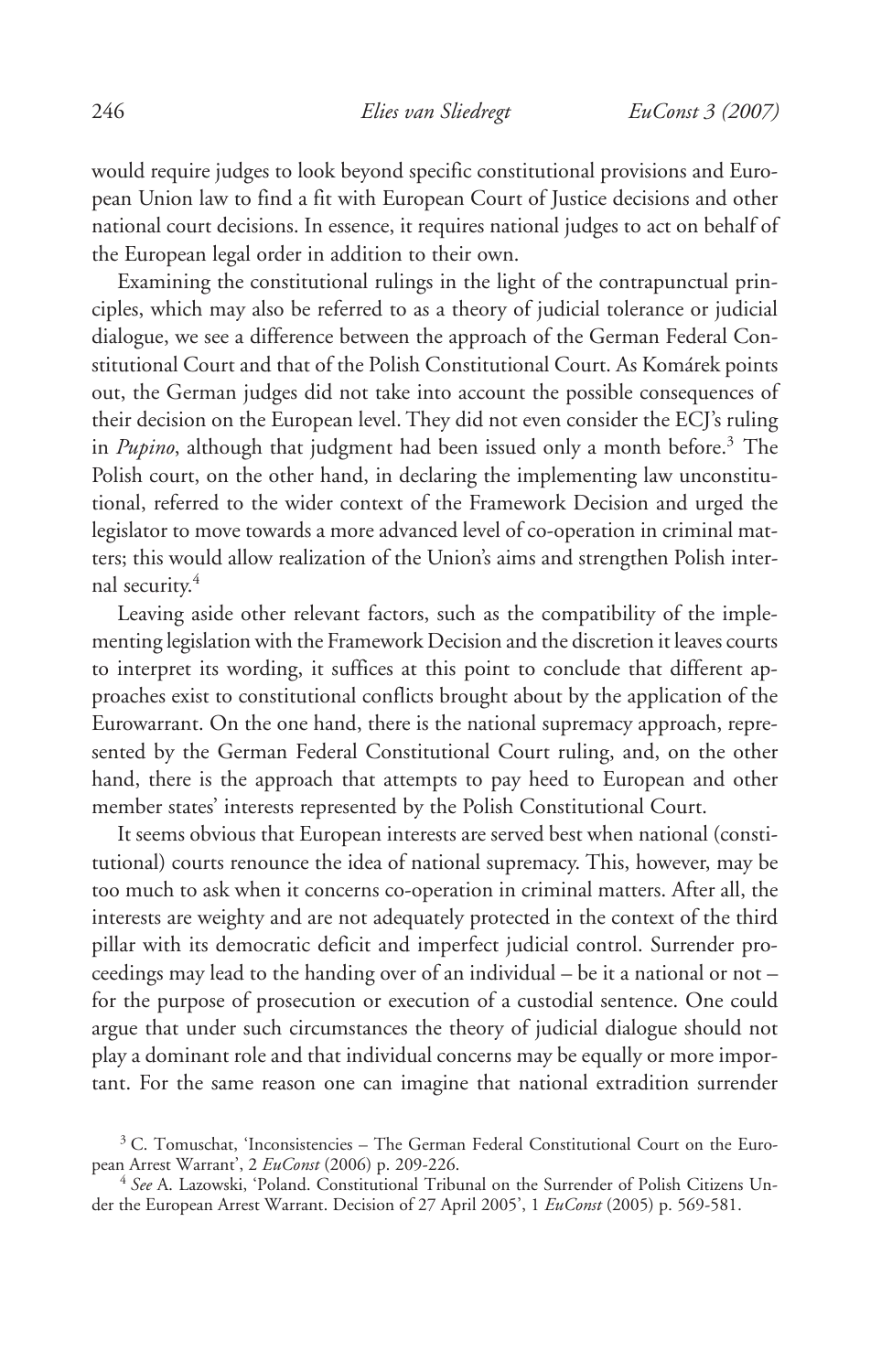courts are reluctant to adopt a 'European approach' towards implementing legislation of EAW the Framework Decision for instance, by refusing to interpret EAW implementing legislation in conformity with the Framework Decision. After all, conform interpretation with regard to the European Arrest Warrant is likely to emphasize the interest of the issuing member state rather than the interest of the individual concerned. The EAW Framework Decision, drawn up in the aftermath of the 9/11 attacks, breathes efficiency and expediency as a result of member states' desire for an informal and swift cross-border transfer of suspected persons.

Reluctance to adopt a 'European approach' in EAW cases is not generally reflected in current practice. Two rulings by the House of Lords may serve to illustrate this. On 17 November 2005 in the case of *Armas*, the House of Lords did not refuse to execute a Belgian arrest warrant for people trafficking, an offence which had partly taken place in the United Kingdom. While the specific provisions of the Extradition Act 2003 do not allow for extradition/surrender for offences that have been partly committed in the United Kingdom, the House of Lords 'repaired' this by a purposive reading of the Statute, which, it held, was instrumental in implementing the spirit and requirements of the Framework Decision. It was felt that poor drafting was not an obstacle to meeting obligations under the Framework Decision. As Baroness Hale held, 'it would be most unfortunate if the judicial authorities in our European partner states, using the form of warrant prescribed by the Framework Decision, were to find that the English judicial authorities were unable to implement it.'

In the recent case of *Dabas,* the Law Lords adopted a similar approach to the question whether the arrest warrant requires the issuing of a certificate as provided for in section 64(2)(b) and (c) of the Extradition Act 2003. Relying on *Pupino*<sup>5</sup> and on the purpose of the EAW Framework Decision, the majority dismissed the appeal since it would, in the words of Lord Bingham, reintroduce 'an element of technicality'. Dissenter Lord Scott found his noble and learned friends 'reading down' provisions of the Extradition Act and removing from it a provision that Parliament thought right to include for the protection of the requested person.

### MUTUAL TRUST

Paragraph 10 of the preamble to the Framework Decision on the European Arrest Warrant reads: 'The mechanism of the European arrest warrant is based on a high level of confidence between Member States. Its implementation may be suspended

<sup>5</sup> *See* E. Spaventa, 'Opening Pandora's Box: Some Reflections on the Constitutional Effects of the Decision in *Pupino*', 3 *EuConst* (2007) p. 5-24.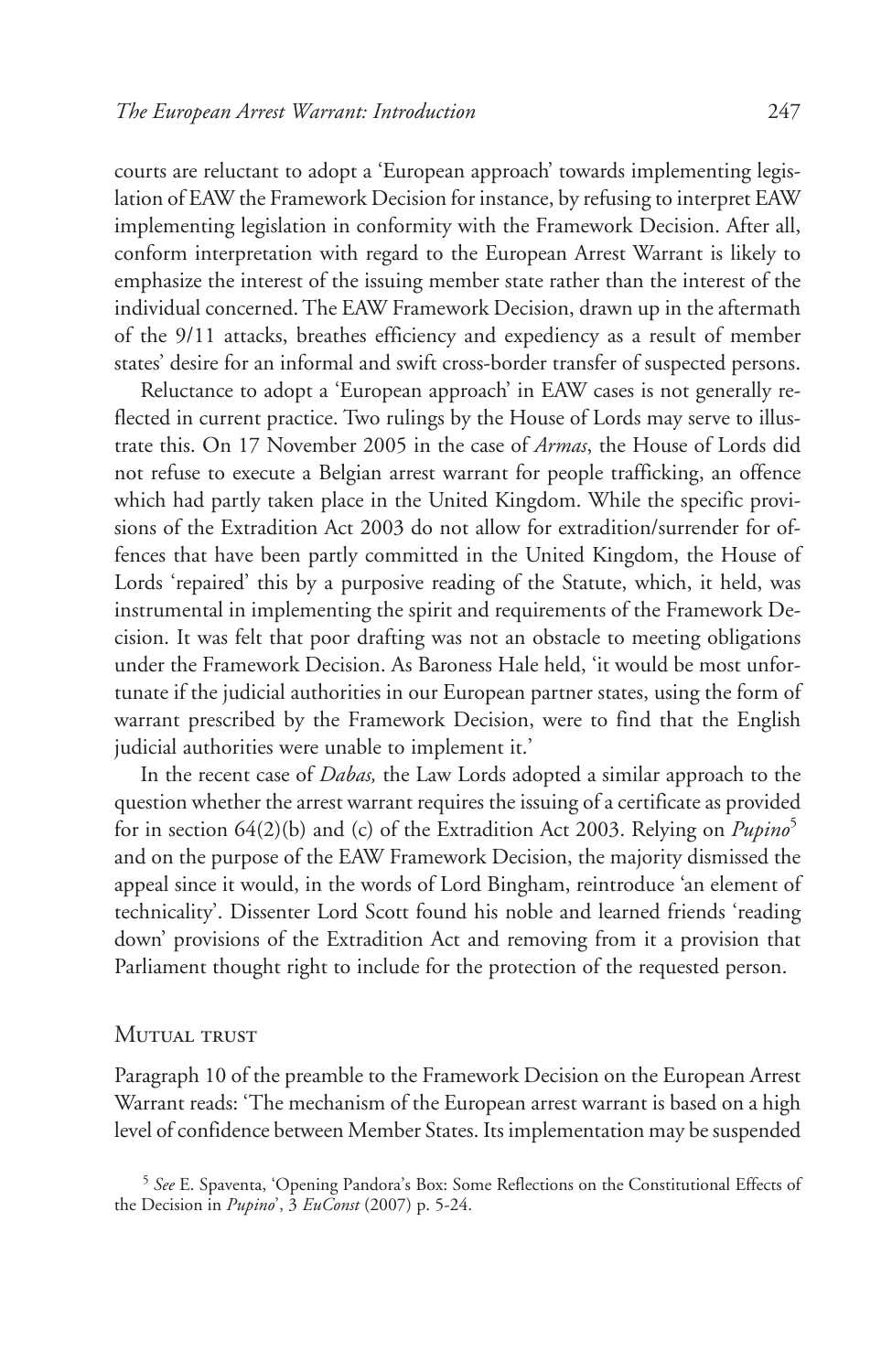only in the event of a serious and persistent breach by one of the Member States of the principles set out in Section 6(1) of the Treaty of the European Union.'

International co-operation in criminal matters requires trust in another state's criminal justice system. Such trust is often presumed when an extradition treaty exists. In the words of Justice Holmes in the *Glucksman* v*. Henkel* case, 'we are bound by the existence of an extradition treaty to assume that the trial will be fair'. However, no rule of international law obliges states to trust another State blindly and to co-operate with it unconditionally. In fact, many states have limited their co-operation under extradition treaties by adopting declarations, reservations and refusal grounds so they can demand guarantees and safeguards before agreeing to extradite a person. *Ne bis in idem*, *in absentia* trials, prosecution of minors, these are all grounds upon which to base a refusal to co-operate. This widespread practice of reservations and refusal grounds indicates that Parties to an extradition treaty retain their sovereignty to a certain extent. Moreover, such practice belies the idea that concluding an extradition treaty implies unlimited trust in another state's criminal justice system.

Mutual trust, or 'a high level of confidence', has been a key notion underlying the system of co-operation in criminal matters in the European Union. Mutual trust was referred to by the Council of the European Union as the 'bedrock' of the Framework Decision on the European Arrest Warrant. It provides the basis for mutual recognition, which in turn is considered to be the 'cornerstone' of EU judicial co-operation in criminal matters. In the context of the Arrest Warrant, mutual trust has been the reason for abolishing the double criminality rule for a number of crimes and for removing the executive from the decision-making process. However, it has not resulted in eliminating refusal grounds, as will appear below. How can this be explained?

The problem with 'mutual trust' as the precondition for the adoption of a norm or for the establishment of a relationship is that it is a static notion and tends towards the absolute. In reality, trust is not absolute and it is both the product and the condition of a regularly sustained communication. The EAW scheme introduces a new co-operation and communication scheme and takes time to adjust to. Direct communication between judicial authorities differs fundamentally from communication between government authorities on a case-by-case basis, as was the usual practice under the extradition scheme. Moreover, courts need to adjust to their new role of being solely responsible for scrutinizing surrender proceedings. In the process of creating a new co-operation scheme, it is no wonder that the familiar techniques of reservations and refusal grounds are relied upon. The question is whether these techniques should be viewed as expressions of sovereignty, as distrust in another state's criminal justice system, or as a means of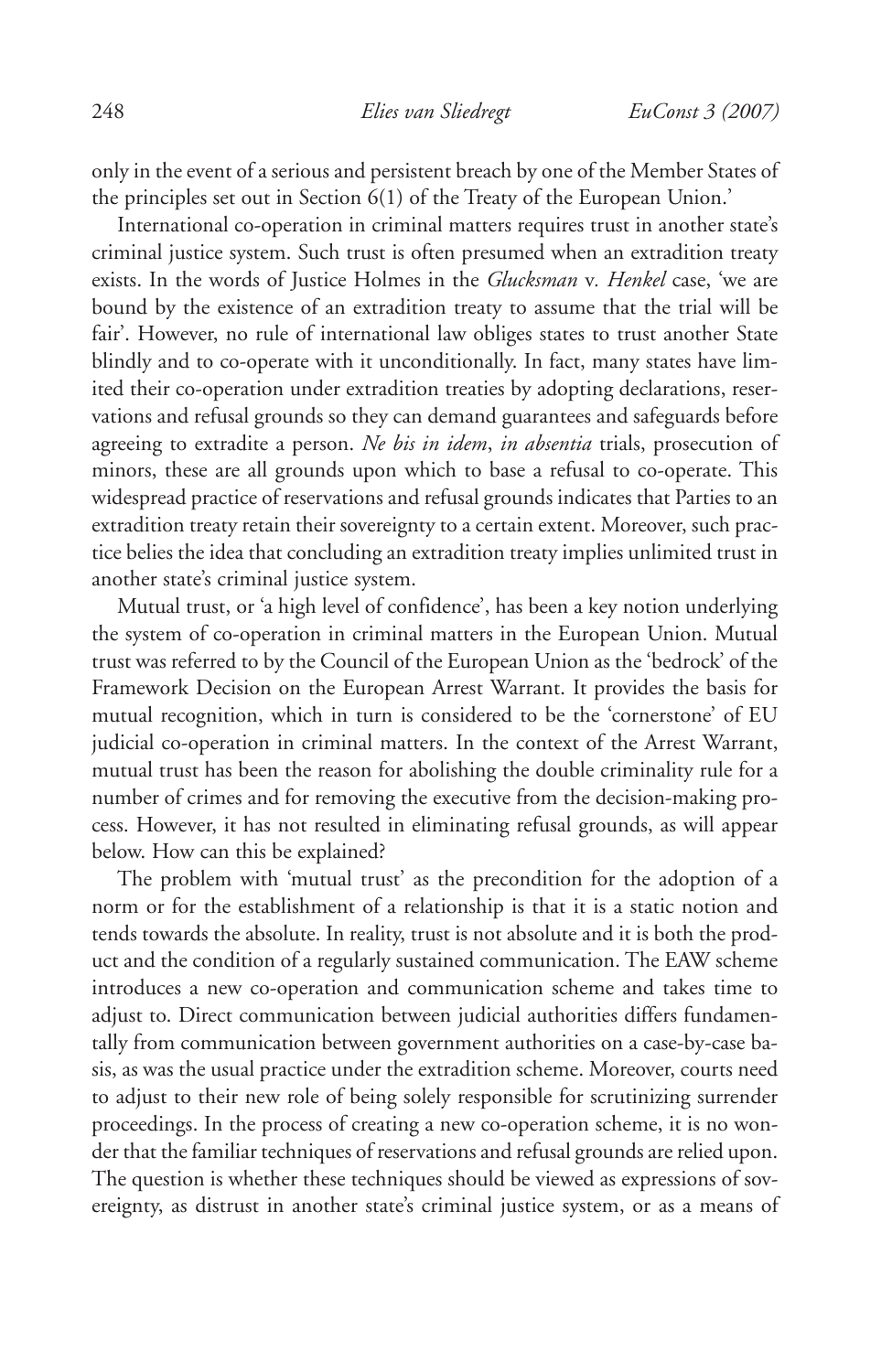communication that builds mutual understanding. This brings us to the third connected theme, that of individual rights and refusal grounds.

#### Rights and refusal grounds

As said, mutual trust has not led to a drastic limitation of refusal grounds. In fact, the refusal grounds listed in the Framework Decision on the European Arrest Warrant reflect grounds of refusal that feature in extradition treaties and national extradition acts. In that sense, there is still room for 'distrust'. There is, however, one important difference: refusal grounds are relied upon by the courts. The Eurowarrant scheme makes judicial authorities solely responsible for surrendering individuals to other member states; a responsibility they (used to) share with the executive with regard to extradition. It is interesting to see that the shift in decision-making from government authorities to judicial authorities has led some courts to be more vigorous in scrutinizing the surrender proceedings, as if to compensate for a potential loss of rights of the requested person in an efficient and accelerated surrender procedure. The German Constitutional Court decision may be understood against that background, as may the transposed legislation of several member states and certain court decisions that provide for refusal grounds that do not feature in the Framework Directive.

In November 2006, the Netherlands Supreme Court quashed three decisions of the Surrender/extradition Chamber of the Amsterdam District Court. In each of these cases, the chamber had refused to execute an arrest warrant and subsequently surrender the requested person on the basis of 'humanitarian reasons'. The Dutch law transposing the EAW Framework Decision – the Surrender Act – does not specifically provide for such a refusal ground. Instead, the surrender chamber based its refusal on Section 13 of the Surrender Act, which more or less reproduces Section 4(7)(a) of the Framework Decision, and provides for the possibility to refuse the execution of a warrant in case the European Arrest Warrant relates to an offence that was committed in whole or in part on territory of the executing member state (i.e., Dutch territory). The application of this 'territorial exception' may be renounced upon request by the Dutch prosecutor but only when such request is 'reasonable'. In other words, when the request is deemed 'unreasonable', the Surrender Chamber may refuse execution of the warrant. The chamber understood 'unreasonable' to include reasons of a humanitarian nature. When the requested person's personal situation (family, job, health) requires him/ her to stay in the Netherlands, a request by the prosecutor *not* to refuse the surrender despite the fact that (part of) the conduct has been committed in the Netherlands must be dismissed.

This reasoning was not acceptable to the Supreme Court. The Court held that the legislator never intended to include a hardship/humanitarian refusal ground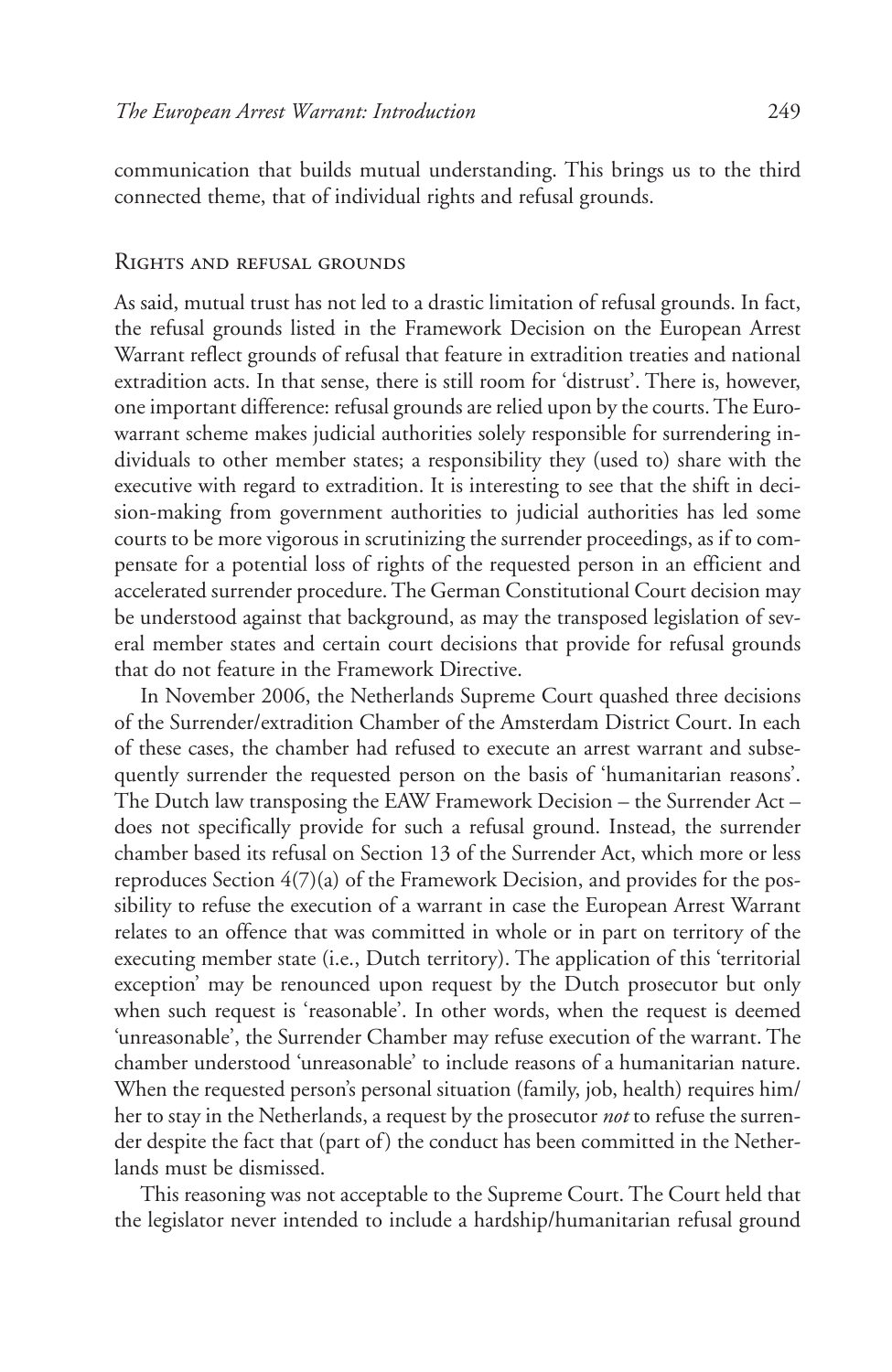in Section 13. The 'unreasonable' clause only concerns prosecutorial matters: in situations where all the evidence is in the issuing State, such as witnesses and coaccused, the territorial exception of Article 13(1) may not be invoked. The Supreme Court further held that Section 13(2) of the Surrender Act cannot be regarded as the equivalent of Section 10(2) of the Extradition Act that *does* provide for a humanitarian refusal ground. The Framework Decision (Section 24(2)) and the transposed Surrender Act (Article 35(3)) only allow for humanitarian reasons to *delay* surrender proceedings, not to *refuse* it.

The Surrender Chamber had been creative in inserting a humanitarian refusal ground into the Surrender Act. By analogy with Section 10(2) of the Extradition Act, it enabled refusal on 'humanitarian grounds'. The provision that delays surrender proceedings was not considered to sufficiently deal with situations of hardship. The requested person may suffer from a long-term disease such as AIDS or cancer, a situation that will continue and worsen rather than improve, making the refusal of surrender even more pertinent. The Supreme Court, however, pointed out that the Dutch legislator did not intend to include such a ground in the Surrender Act and that Article 13 may not function as such. This leaves unanswered the question of whether the Framework Decision provides for a humanitarian refusal ground. The answer seems to be in the negative. The fact that the Framework Decision provides for a delay in surrender proceedings rather than a definite refusal may *a contrario* mean that the member states did not intend to include such a refusal ground. This reading is supported by comments of the Commission in its report evaluating the European Arrest Warrant where it criticizes Italy for introducing grounds of refusal concerning the personal and family situation of the individual in question while such a refusal ground is not provided for in the Framework Decision. On the other hand, one could argue that the humanitarian refusal ground can be based on principles of Community law, such as the proportionality principle or on the EU Charter of Fundamental Rights. Be that as it may, what the above goes to show is that judicial authorities may be inclined to adopt a more vigorous test of surrender proceedings than allowed for under the European Arrest Warrant scheme, simply because they are the ones solely responsible. Taking out the executive may be more efficient and expedient; it may *also* have the (adverse) effect of a more vigorous examination of surrender proceedings.

On 3 May 2007, the European Court of Justice ruled on the first preliminary reference on the Framework Decision on the European Arrest Warrant.<sup>6</sup> The preliminary ruling was asked for by the Belgian Court of Arbitration upon complaint by the organization *Advocaten voor de Wereld*. The latter argued that (i) the

<sup>6</sup> ECJ Case C-303/05, 3 May 2007.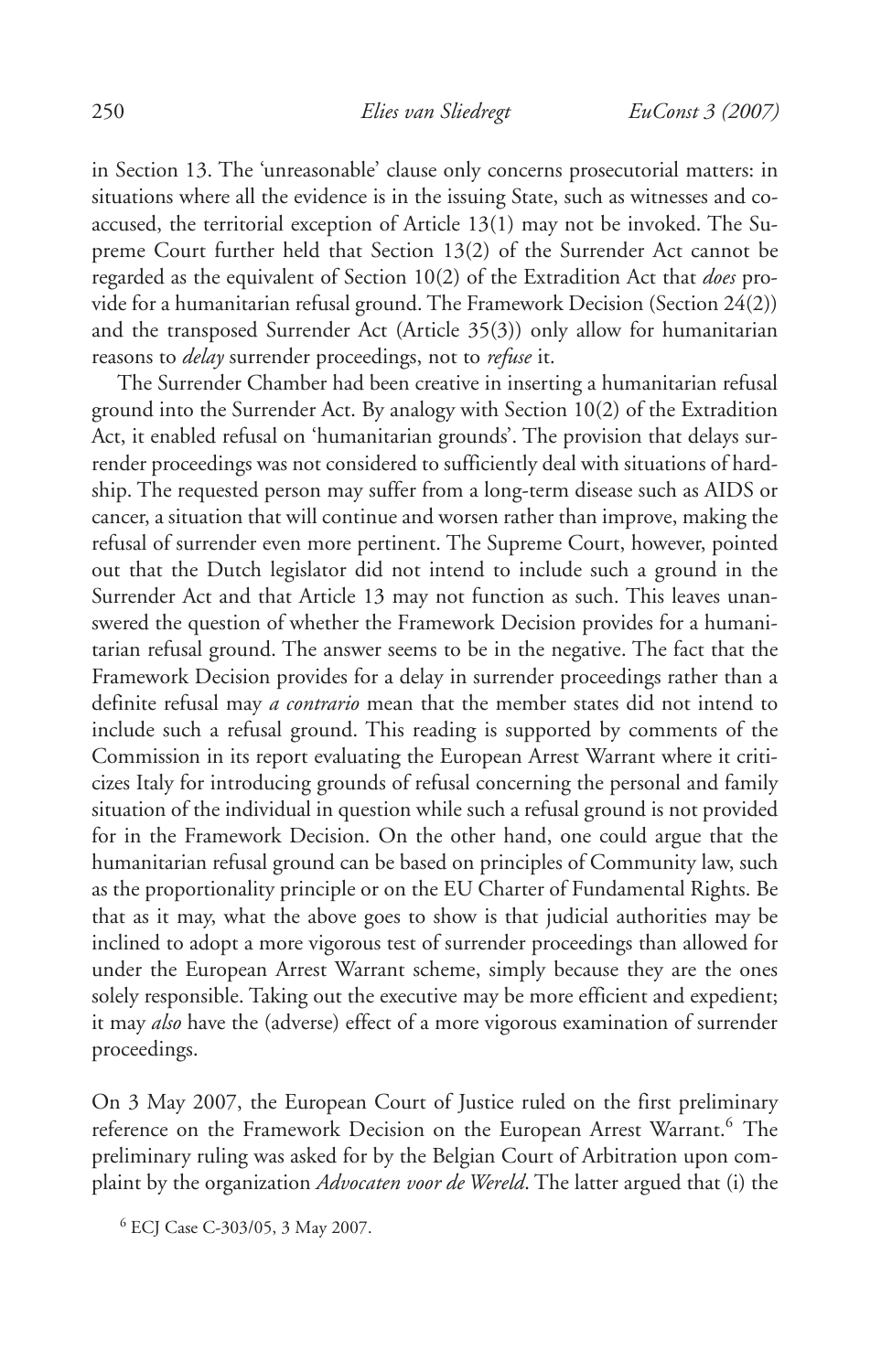European Arrest Warrant should not have been regulated by means of a Framework Decision but instead by a convention, and (ii) that the Framework Decision violates the principles of equality and non-discrimination as well as the principle of legality by abolishing the requirement of double-criminality assessment for the criminal offenses listed under Article 2(2) of the Framework Decision.

The Court rejected both arguments. Addressing the first argument, the Court ruled that it us up to the Council of the European Union to choose the instruments by which it wishes to legislate in fields previously governed by international conventions. The Court further pointed out that, according to Article 31(1)(a) and (b) EU Treaty, the Council is not bound to resort to any specific legal instrument in striving for 'closer cooperation between judicial and other authorities of the Member States in accordance with the provisions of Article 31 (EU) and 32 (EU)'. With regard to the question of equality and non-discrimination, the Court held that the 'inequality' was justified since the 32 categories of offences on the list 'feature among those the seriousness of which in terms of adversely affecting public order and safety justifies dispensing with the verification of double criminality'7 . Finally, the Court held that Article 2(2) of the Framework Decision does not violate the principle of legality. The list of Article 2(2) only provides for *categories* of offences whilst 'the definition of those offences and of the penalties applicable continue to be matters determined by the law of the issuing member state<sup>38</sup>. In other words, it is only at state level that the principle could be infringed.

The ruling is hardly unexpected. The complaint by the *Advocaten voor de Wereld* was not targeting the real problems of the Framework Decision on the European Arrest Warrant. It would be interesting to hear the Court's view on refusal grounds and their (in)compatibility with the Framework Decision, particularly with regard to the hardship/humanitarian refusal ground as discussed above. The Court's ruling may, however, be welcomed for the attention it draws to the 'legal protection side' of the European Arrest Warrant, which until now has been overshadowed by the efficiency and expediency concerns that played such an important role in drafting the Framework Decision.

### CONCLUDING OBSERVATIONS

What the above illustrates is that it is hard to say goodbye to extradition. Providing for additional refusal grounds in transposed legislation (Italy) or in case-law (the Dutch court decisions) and adhering to the reciprocity principle (Spain with regard to German refusal to surrender national) leaves member states room to

<sup>7</sup> Ibid., para. 57. <sup>8</sup> Ibid., para. 53.